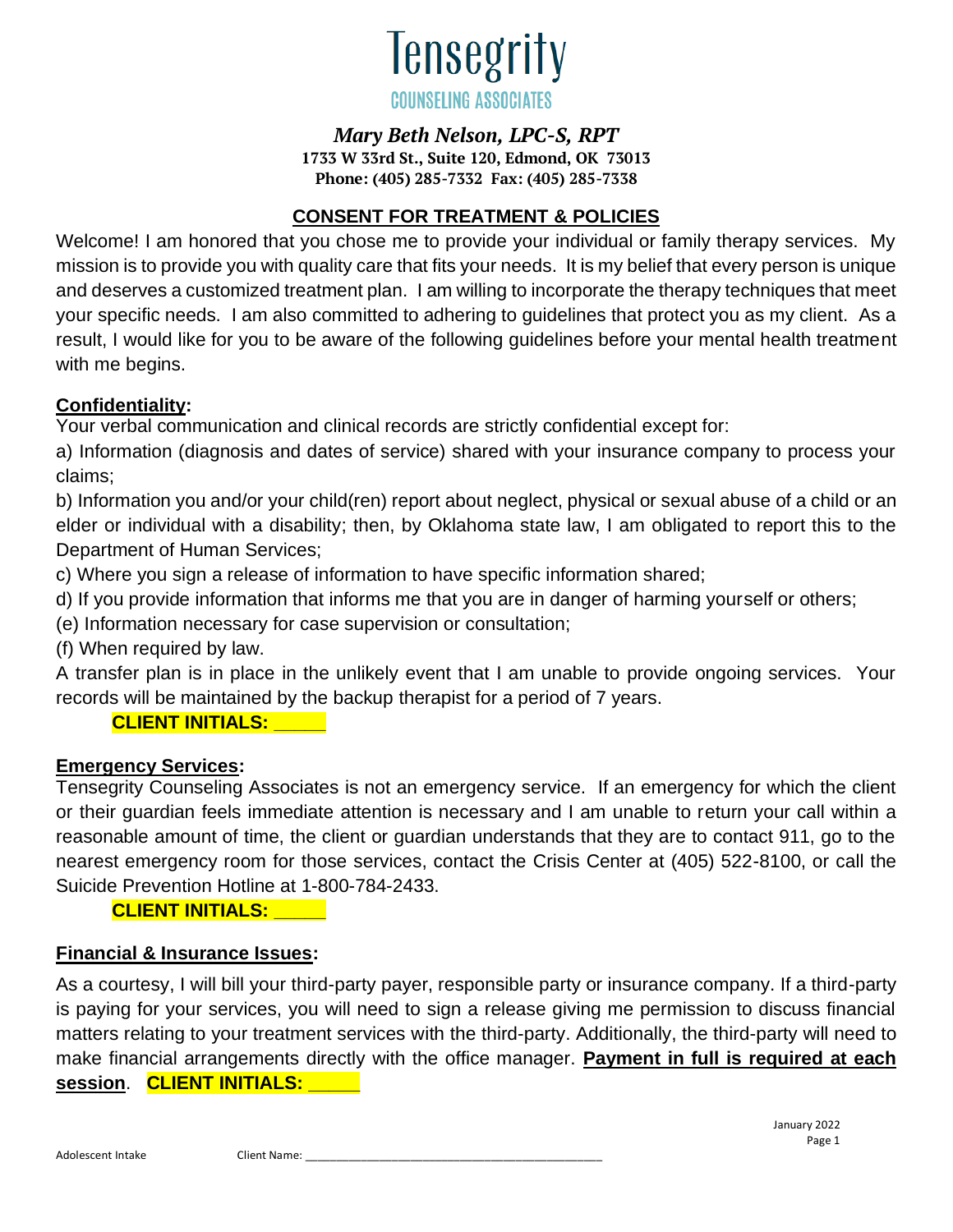#### **Canceling or Rescheduling Appointments:**

Your time is extremely valuable. Every effort is made to ensure that your session is productive and uninterrupted. If you are unable to keep your appointment, please give a 24-hour notice of cancelation so that you will not be assessed the **\$100 fee**. Often there are others that would like to fill your session time in the event you cannot keep your appointment. I appreciate your cooperation in trying to provide high quality service.

**CLIENT INITIALS: \_\_\_\_\_**

#### **Involvement in Legal Matters**:

My services **do not** include court related work, testifying, depositions, child custody disputes, reports or letters written to the judge, or discussing matters with your attorney. If I am forced to provide such services my court fees will apply (please see the fees page) and you will be required to pay in advance.

#### **CLIENT INITIALS: \_\_\_\_\_**

#### **Professional Consultation**:

As a therapist, it is helpful to consult with a professional colleague regarding treatment issues that arise with my clients. All mental health professionals are bound by confidentiality laws as well as a code of ethics. If you have an issue with this please speak to me about it so that we can discuss it together.

#### **CLIENT INITIALS: \_\_\_\_\_**

#### **Couples & Family Counseling**:

Working with couples and families is different than individual therapy. All members of the session are considered "the client" together as a unit and are entitled to rights of informed consent and confidentiality. This means that all persons with legal status would have to sign a release of information before any information could be released outside of the system. I may on occasion meet with people individually as needed for supportive purposes for the greater good of the family or couple unit, but I adhere to a strict "no secrets policy". While it is not my practice to reveal information from individual sessions, I also cannot guarantee complete confidentiality as the issues overlap. If you are concerned about details that need to be kept secret, then it will be important for you to have your own individual therapist separate from my services.

**CLIENT INITIALS: \_\_\_\_\_**

#### **No Secrets Policy**:

I view the client, couple, and/or family as a unit of treatment. Therefore, it is my practice to adhere to a "no secrets" policy in our work together. This means that I may choose not to partake in keeping secrets from members of the therapeutic system. If you are participating in couple's or family therapy, any information you disclose to your therapist may be openly discussed with other participating parties as part of treatment. Therefore, if you have secrets to keep from the other members of the therapy process you will need to do so in an individual therapy setting with a separate therapist. If you need assistance finding an individual therapist, please let me know and I will give you some referrals.

#### **CLIENT INITIALS: \_\_\_\_\_**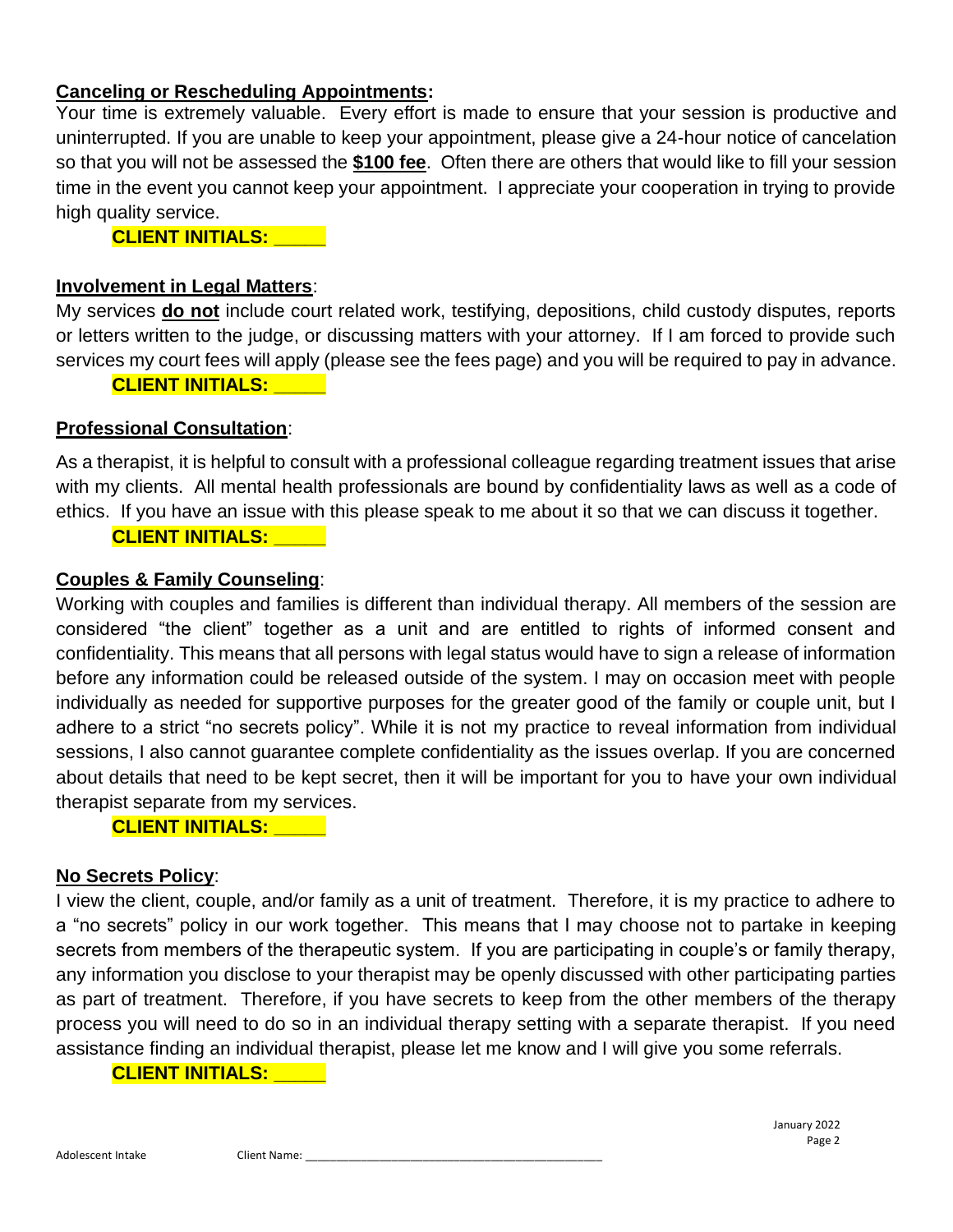### **Photography of client / artwork / sand tray / creation**

I give my permission for the therapist to photograph the client's artwork, sand tray, creation if requested by the client. These photos will be shared with the client or parent and will become a part of the client record.

**CLIENT INITIALS: \_\_\_\_\_**

### **Progress During Treatment**:

Making progress and meeting your treatment goals are important. If at any point, you do not feel like you are making the progress you want or you feel like we are not a good match for each other please let me know. I want you to feel like you are getting what you need out of our time together. I will not take it personally if you feel like you need to work with another therapist, want to change the direction of treatment, or want to change your treatment goals. I am open to discussing these things at any time. If you need help finding a therapist more compatible with your needs, I would be happy to provide you with contact information of other therapists I know.

**CLIENT INITIALS: \_\_\_\_\_**

#### **Telemedicine Services**

# I have agreed to participate as a client on the **https://www.gotomeeting.com**

Telemedicine (telehealth, teletherapy, distance therapy, e-therapy, internet therapy, or online therapy) network. I will be receiving health care services through interactive video (computer, cell phone, tablet) or telephone equipment. I understand my participation in this is totally voluntary and I may decide to stop at any time. Telehealth is governed by the same laws that protect the confidentiality of your medical information that cover in-office, in-person, face-to-face psychological services. I understand that my provider will deliver telemedicine services from a secure location that safeguards my confidentiality. I understand that it is my responsibility to select a safe and secure location to receive telemedicine services. The patient and psychotherapist both agree to keep the same privacy safeguards during a telemedicine session. No electronic transmission system is considered completely safe from intrusion. Interception of communication by third parties remains technically possible. Due to the complexities of electronic media and the internet, risks of telehealth include the potential release of private information, including audio and images. You are responsible for information security on your device. As a policy, we ask for your agreement to not electronically record telehealth sessions without prior written consent. Telehealth can also include telephone sessions. If you are using a cellular telephone, remember that not all calls or telephones are completely secure and may be compromised by various detection devices. A landline is preferable because is more secure, reliable, and often offers clearer audio quality. Telehealth is not recommended for a psychological emergency and are only provided when it is unlikely that a mental health emergency could arise during the session.

I give my consent to receive services over the videoconferencing and/or camera equipment. I understand the services I receive will become part of my treatment record. I have read this document and I hereby consent to participate in telemedicine network under the terms described above.

#### **CLIENT INITIALS: \_\_\_\_\_**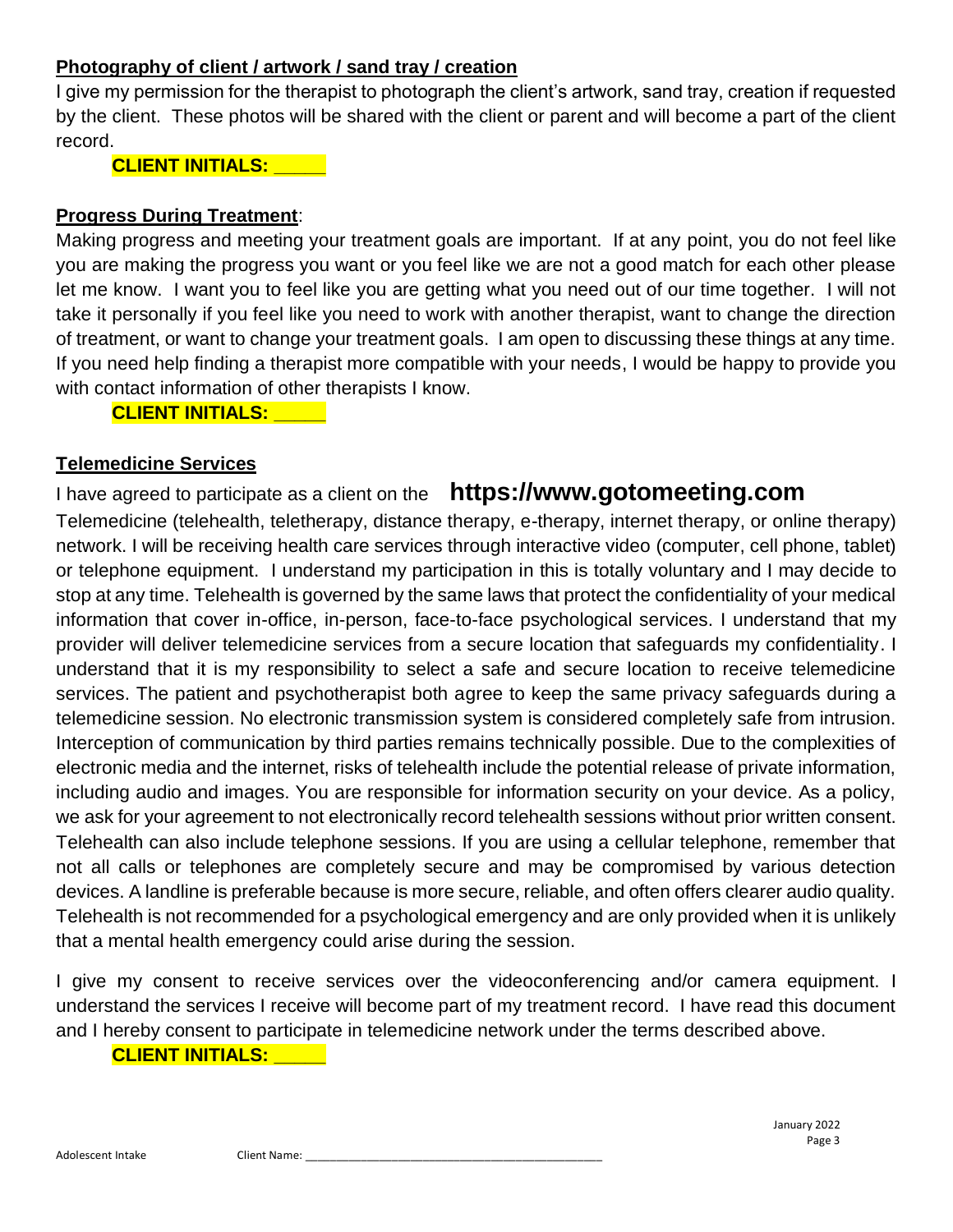If you have questions regarding your care, please let me know. Any non-emergency phone messages will be returned as scheduling allows, but primarily will be returned at the end of the day.

#### **\*\*I have read and understand the Consent for Treatment. By signing below, I certify that I agree to these guidelines as defined above.**

| Signature:    | Date: |
|---------------|-------|
| Printed Name: |       |

**\*\*I also certify that I have received a copy of the Notice of Privacy Practices detailing the provisions of HIPAA and my privacy rights.**

| $\sim$<br>וחור.<br>. | ___ |
|----------------------|-----|
|                      |     |

Printed Name:  $\blacksquare$ 

## **INFORMED CONSENT FOR IN-PERSON SERVICES DURING**

## **COVID-19 PUBLIC HEALTH CRISIS**

This document contains important information about our decision (yours and mine) to resume in-person services in light of the COVID-19 public health crisis. Please read this carefully and let me know if you have any questions. When you sign this document, it will be an official agreement between us.

### **Decision to Meet Face-to-Face**

We have agreed to meet in person for some or all future sessions. If there is a resurgence of the pandemic or if other health concerns arise, however, I may require that we meet via telehealth. If you have concerns about meeting through telehealth, we will talk about it first and try to address any issues. You understand that, if I believe it is necessary, I may determine that we return to telehealth for everyone's well-being.

If you decide at any time that you would feel safer staying with, or returning to, telehealth services, I will respect that decision, as long as it is feasible and clinically appropriate. Reimbursement for telehealth services, however, is also determined by the insurance companies and applicable law, so that is an issue we may also need to discuss.

### **Risks of Opting for In-Person Services**

You understand that by coming to the office, you are assuming the risk of exposure to the coronavirus (or other public health risk). This risk may increase if you travel by public transportation, cab, or ridesharing service.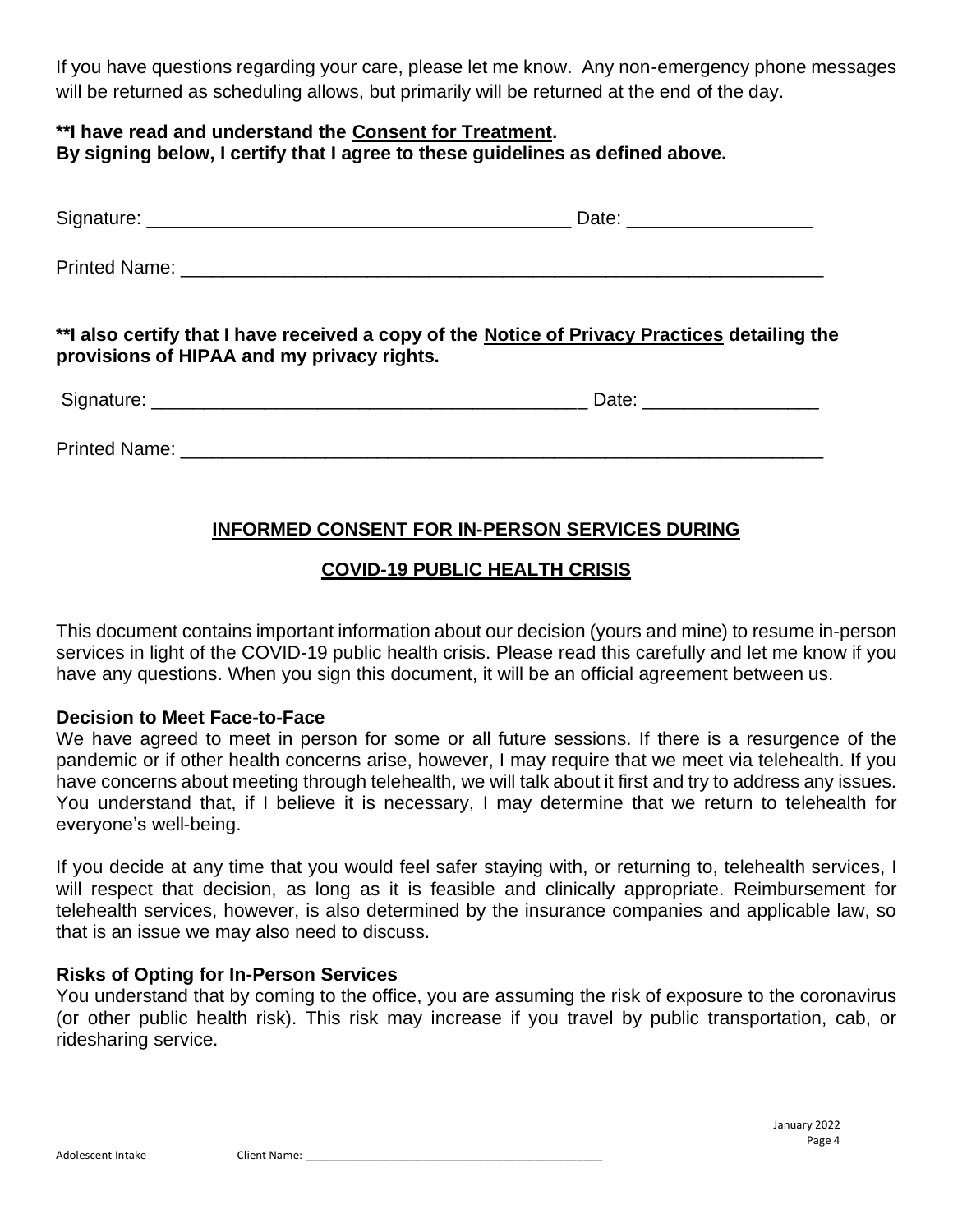### **Your Responsibility to Minimize Your Exposure**

To obtain services in person, you agree to take certain precautions which will help keep everyone (you, me, and our families, [my other staff] and other patients) safer from exposure, sickness and possible death. If you do not adhere to these safeguards, it may result in our starting / returning to a telehealth arrangement. Initial each to indicate that you understand and agree to these actions:

- You will only keep your in-person appointment if you are symptom free.  $\Box$
- You will take your temperature before coming to each appointment. If it is elevated (100 Fahrenheit or more), or if you have other symptoms of the coronavirus, you agree to cancel the appointment or proceed using telehealth. If you wish to cancel for this reason, I won't charge you our normal cancellation fee. **Legen**
- You will wait in your car or outside until no earlier than 10-15 minutes before our appointment time. I will come to the door and let you in at appointment time.  $\Box$
- You will wash your hands or use alcohol-based hand sanitizer when you enter the building.
- If you want me to wear a mask in our therapy sessions, you will let me know.  $\Box$
- You will keep a distance of 6 feet and there will be no physical contact (e.g. no shaking hands) with me [or staff].  $\blacksquare$
- If you are bringing your child, you will make sure that your child follows all of these sanitation and distancing protocols.
- You will take steps between appointments to minimize your exposure to COVID.
- If you have a job that exposes you to other people who are infected, you will immediately let me  $[$ and my staff $]$  know.
- If your commute or other responsibilities or activities put you in close contact with others (beyond your family), you will let me [and my staff] know.  $\Box$
- If a resident of your home tests positive for the infection, you will immediately let me [and my staff] know and we will then [begin] resume treatment via telehealth.  $\Box$

I may change the above precautions if additional local, state or federal orders or guidelines are published. If that happens, we will talk about any necessary changes.

### **My Commitment to Minimize Exposure**

My practice has taken steps to reduce the risk of spreading the coronavirus within the office and we have posted our efforts on our website and in the office. Please let me know if you have questions about these efforts.

#### **If You or I Are Sick**

You understand that I am committed to keeping you, me, [my staff] and all of our families safe from the spread of this virus. If you show up for an appointment and I [or my office staff] believe that you have a fever or other symptoms, or believe you have been exposed, I will have to require you to leave the office immediately. We can follow up with services by telehealth as appropriate.

If I [or my staff] test positive for the coronavirus, I will notify you so that you can take appropriate precautions.

### **Your Confidentiality in the Case of Infection**

If you have tested positive for the coronavirus, I may be required to notify local health authorities that you have been in the office. If I must report this, I will only provide the minimum information necessary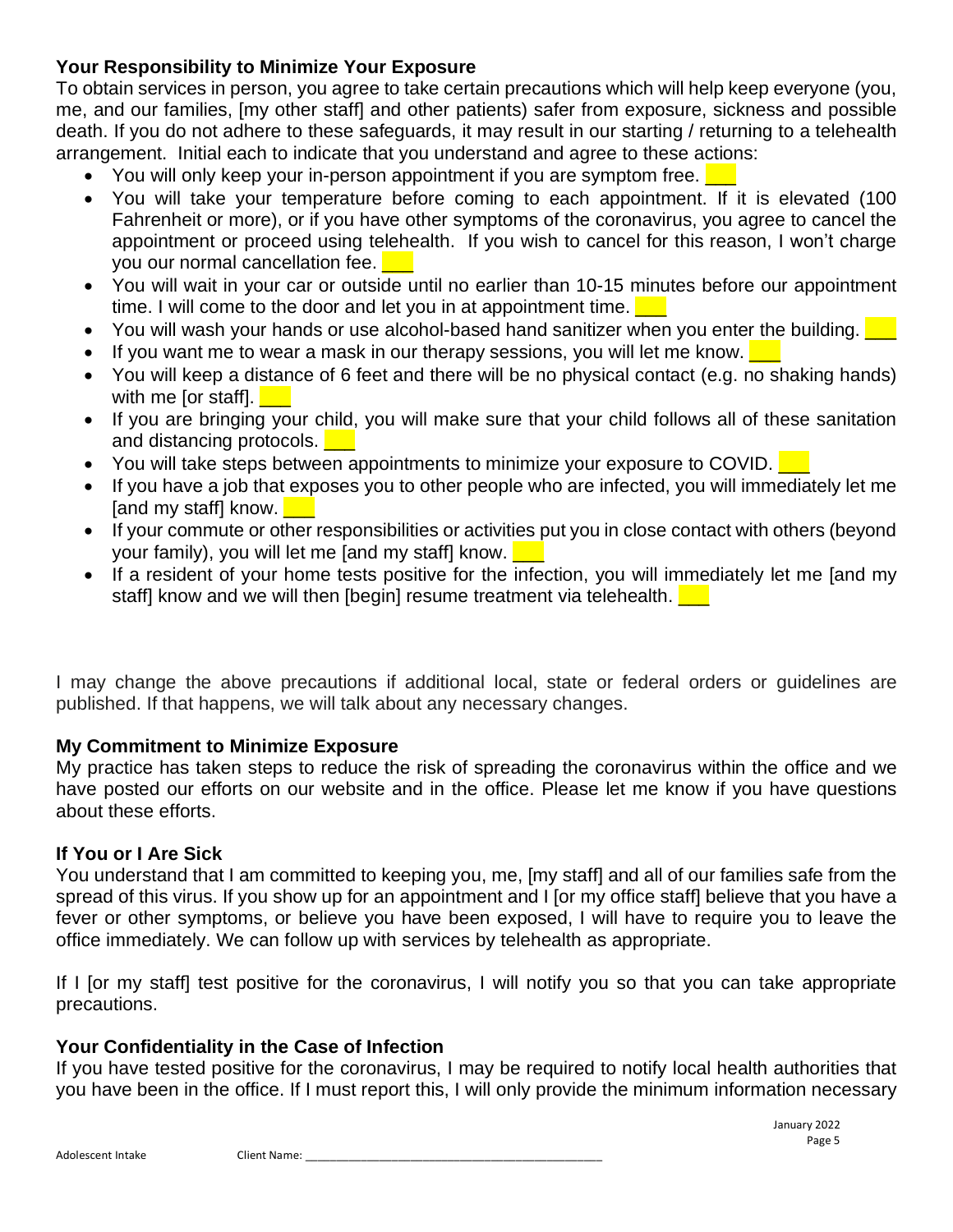for their data collection and will not go into any details about the reason(s) for our visits. By signing this form, you are agreeing that I may do so without an additional signed release.

#### **Informed Consent**

This agreement supplements the general informed consent/business agreement that we agreed to at the start of our work together.

Your signature below shows that you agree to these terms and conditions.

Signature: \_\_\_\_\_\_\_\_\_\_\_\_\_\_\_\_\_\_\_\_\_\_\_\_\_\_\_\_\_\_\_\_\_\_\_\_\_\_\_\_\_ Date: \_\_\_\_\_\_\_\_\_\_\_\_\_\_\_\_\_\_

Printed Name: \_\_\_\_\_\_\_\_\_\_\_\_\_\_\_\_\_\_\_\_\_\_\_\_\_\_\_\_\_\_\_\_\_\_\_\_\_\_\_\_\_\_\_\_\_\_\_\_\_\_\_\_\_\_\_\_\_\_\_\_\_\_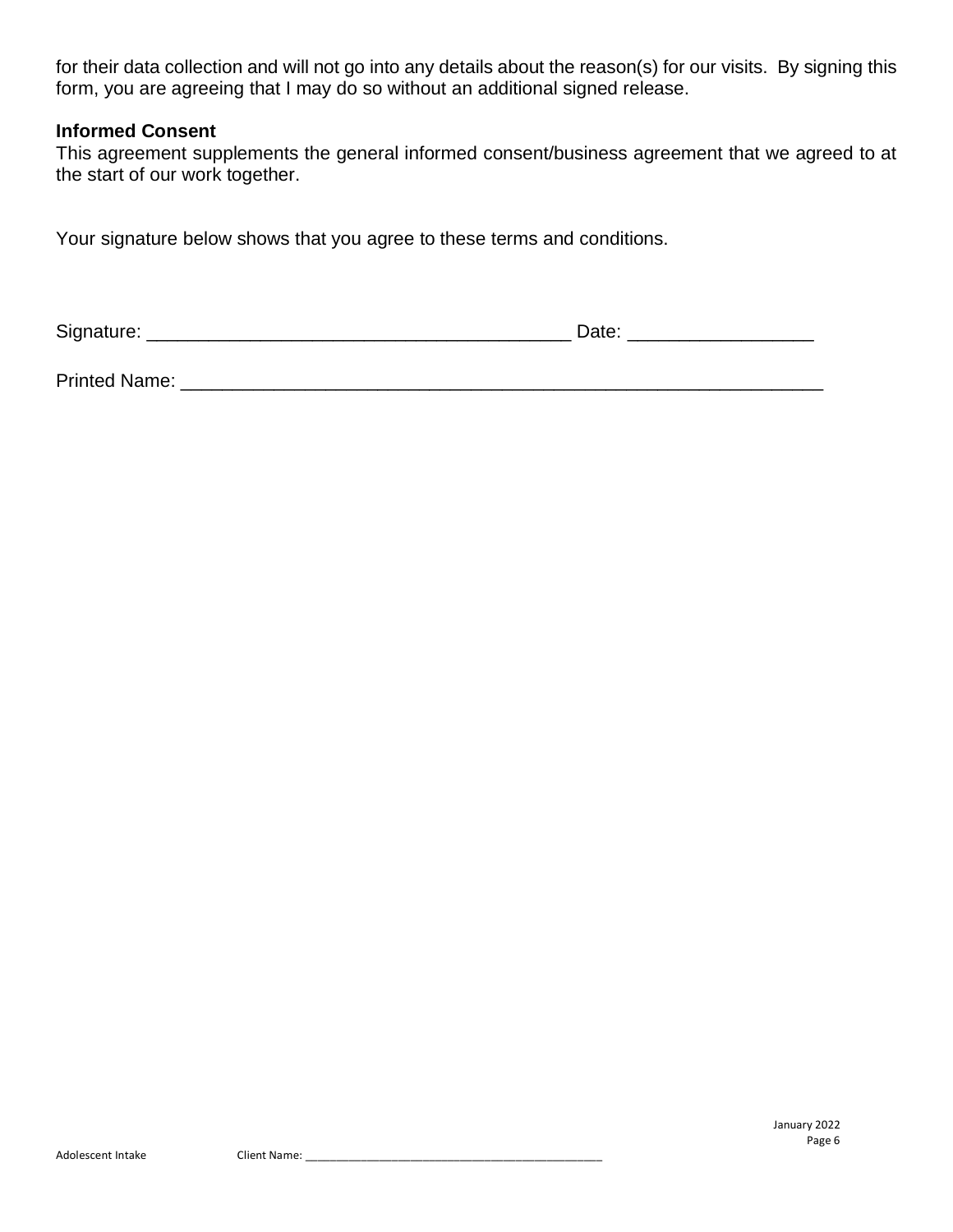

### **SOCIAL MEDIA POLICY**

#### **Email**

Please use email to contact me for administrative reasons only (modifying appointments, billing information, etc.). Please do not email content related to our counseling sessions, unless otherwise discussed. Email communication is not completely secure or confidential. Any emails I receive from you and any responses I send to you become a part of your legal record.

#### **Text Messages**

Please do not send text messages, unless otherwise agreed upon. I will not respond to texting. Any text message I receive from you becomes a part of your legal record.

#### **Friending**

I do not accept friend or contact requests from current or former clients on any social networking site (Facebook, LinkedIn, etc.). Adding clients as friends on these sites can compromise your confidentiality and our therapeutic relationship.

#### **Following**

I will not follow any client on Twitter, Instagram, blogs, or other apps/websites. If there is content you wish to share from your online life, please bring it into our sessions where we can explore it together.

#### **Search Engines**

It is not a regular part of my practice to search for clients on Google, Facebook, or other searchable sites. An exception could be during a crisis. If I have reason to suspect you are a danger to yourself or others and I have exhausted all other reasonable means to contact you and/or your emergency contact, then I may use a search engine for information to ensure your welfare. If this ever occurs, I will fully document the search and discuss it with you at your next session.

#### **Location-Based Services**

Please be aware if you use location-based services on your mobile phone you may compromise your privacy while attending session at my office. My office is not a check-in location on various sites such as Foursquare, however it can be found as a Google location. Enabled GPS tracking makes it possible for others to surmise you are a counseling client due to regular check-ins at my office location.

#### **Business Review Sites**

You may find my psychology practice on sites such as Yelp, Healthgrades, Yahoo Local, Bing, or other places which list businesses. Some of these sites include forums in which users rate their providers and add reviews. Many of these sites comb search engines for business listings and automatically add listings regardless of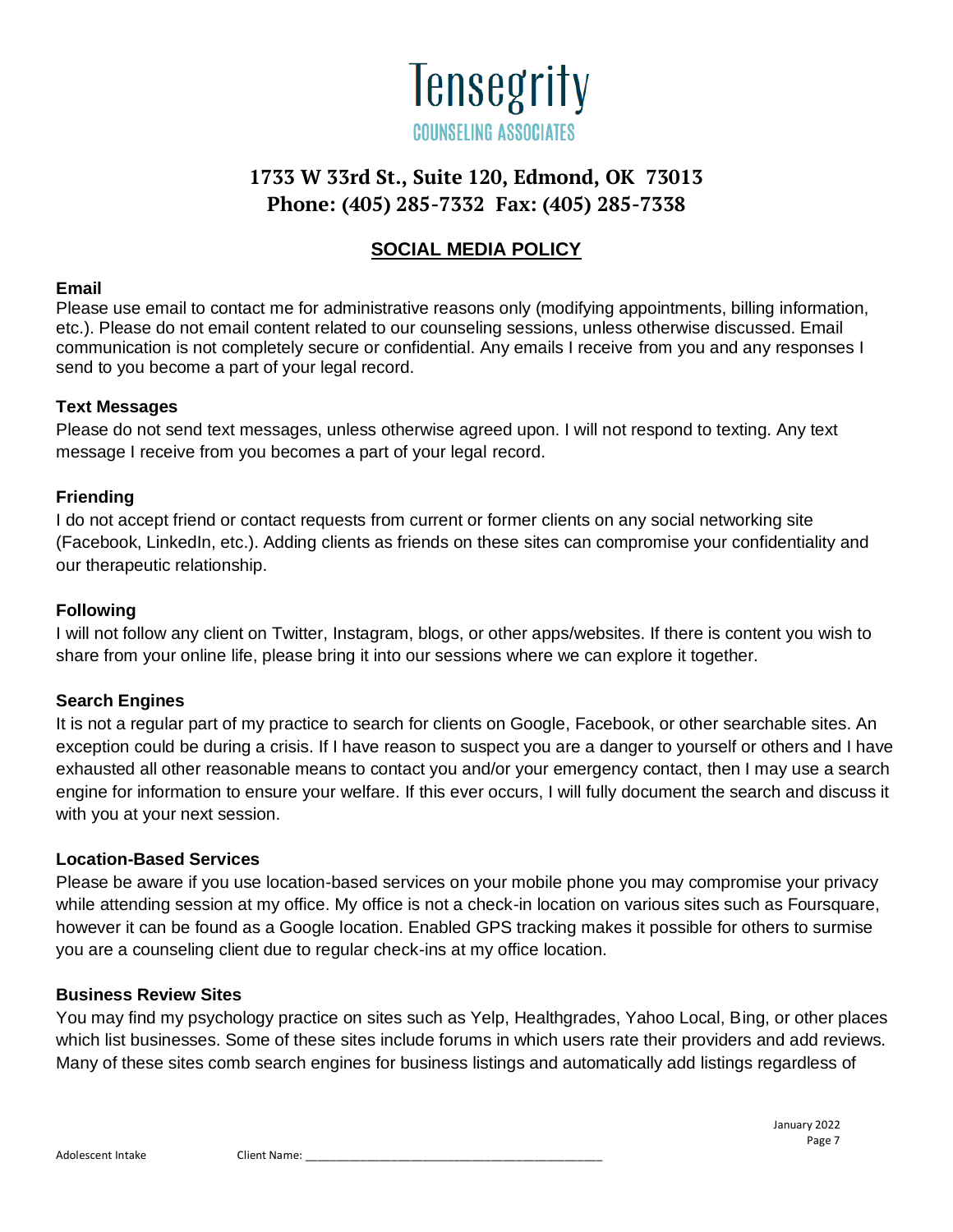whether the business has added itself to the site. If you should find my listing on any of these sites, please know that my listing is NOT a request for a testimonial, rating, or endorsement from you as my client.

\*\*I have read and understand the **Social Media Policy**. By signing below, I certify that I agree to these guidelines as defined above.

Signature: \_\_\_\_\_\_\_\_\_\_\_\_\_\_\_\_\_\_\_\_\_\_\_\_\_\_\_\_\_\_\_\_\_\_\_\_\_\_\_\_\_ Date: \_\_\_\_\_\_\_\_\_\_\_\_\_\_\_\_\_\_

Printed Name: \_\_\_\_\_\_\_\_\_\_\_\_\_\_\_\_\_\_\_\_\_\_\_\_\_\_\_\_\_\_\_\_\_\_\_\_\_\_\_\_\_\_\_\_\_\_\_\_\_\_\_\_\_\_\_\_\_\_\_\_\_\_

### **STATEMENT OF PROFESSIONAL DISCLOSURE**

This document is to inform you about my professional training, orientation/techniques, experience, fees, and credentials. I am a Licensed Professional Counselor (LPC) by the Oklahoma State Board of Behavioral Health, license number 5177 and a Registered Play Therapist, license number T4861.

The licensing website is listed below where you can access the law and regulations which govern my license. I will furnish you with printed materials about the requirements of my licensure if you so desire. You may contact, without giving your name, the licensing boards at:

State Board of Behavioral Health Licensure **Association for Play Therapy** 3815 N. Santa Fe, Ste. 110 401 Clovis Avenue, Suite 107 Oklahoma City, OK 73118 Clovis, CA 93612 Telephone: (405) 522-3696 559-298-3400 Fax: (405) 271-1918 559-298-3410 Website: [www.ok.gov/behavioralhealth](http://www.health.ok.gov/program/lpc/) <https://www.a4pt.org/>

Mary Beth Nelson, M.Ed., LPC-S, RPT has satisfactorily supplied me with information regarding her practice, licensure, and professional development.

*Signature of Patient/Parent/Guardian Date*

\_\_\_\_\_\_\_\_\_\_\_\_\_\_\_\_\_\_\_\_\_\_\_\_\_\_\_\_\_\_\_\_\_\_\_\_\_\_\_\_\_\_\_\_\_\_\_\_\_\_\_\_ \_\_\_\_\_\_\_\_\_\_\_\_\_\_\_\_\_\_\_\_\_\_\_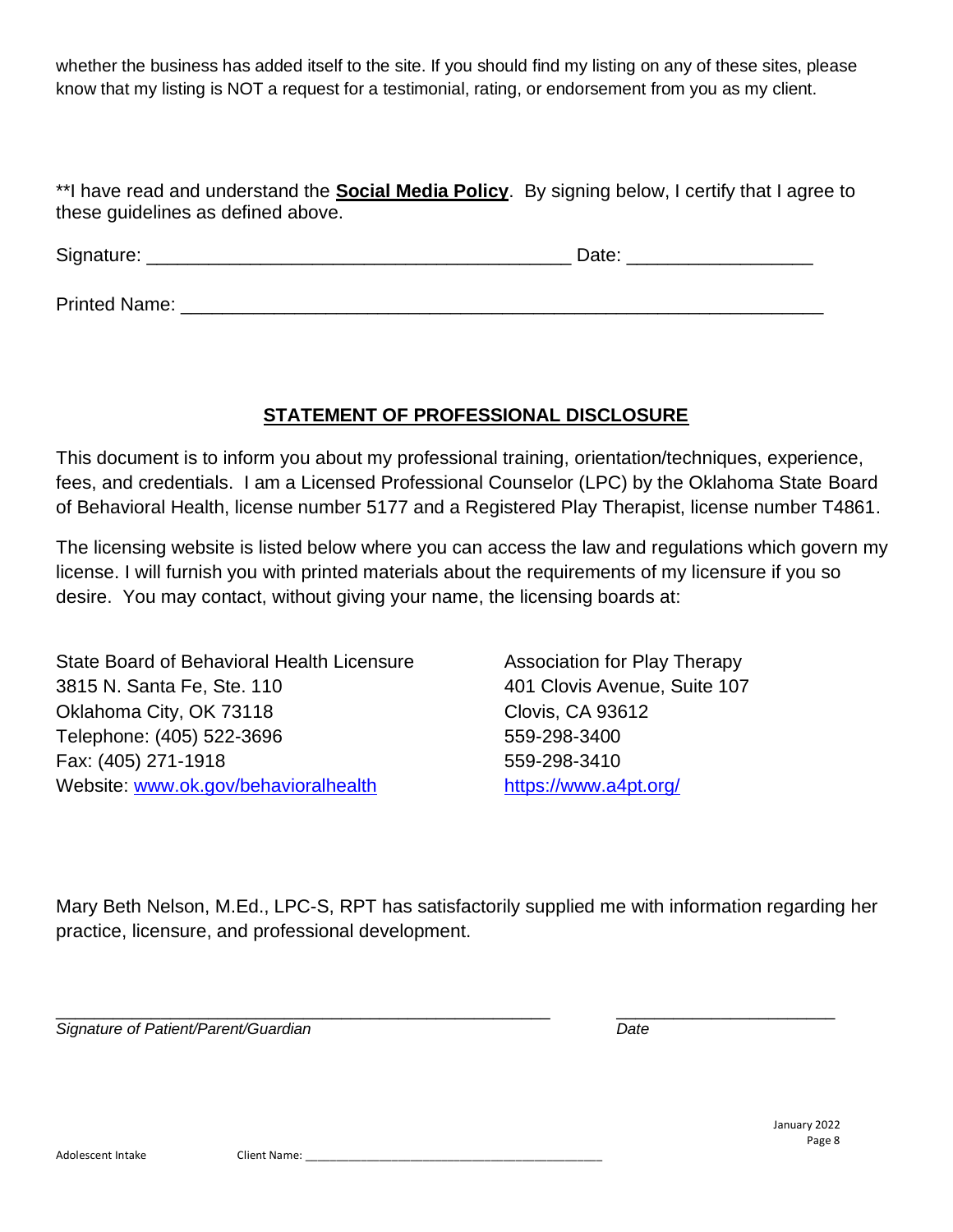

### **FEES FOR SERVICES**

| Individual Therapy per hour                     | \$150 |
|-------------------------------------------------|-------|
| Missed Appointment/No Show/Late Cancelation fee | \$100 |
| Returned checks                                 | \$30  |

Telephone discussions longer than 5 minutes and the preparation of reports will be charged according to my hourly rate prorated according to the amount of time spent.

#### **Court Fees:**

**The following fees will be assessed to you, the client or client's guardian, if I must appear in court for any reason, under any and all circumstances, relating to the client or client's family.**

| $\triangleright$ Travel time per 15 miles                          | \$120     |
|--------------------------------------------------------------------|-----------|
| $\triangleright$ Court appearance                                  |           |
| *(minimum of 4 hours including commute & waiting)                  | \$1200    |
| $\triangleright$ Each additional hour for court appearance         | \$300     |
| $\triangleright$ Preparation of reports for court (per 15 minutes) | \$75      |
| $\triangleright$ Emergency appearance (less than 14 days notice)   | \$400/hr. |

\***Appearance must be scheduled at least 14 days in advance. Court fee is due at the time of scheduling the appearance and is non-refundable without a 7-day notice for cancellation. These fees are subject to change without notice.**

I hereby acknowledge that these services are not a benefit of my health coverage and I will be personally responsible for the payment in full of the billed charges for these services.

| Signature: | Date |  |
|------------|------|--|
|            |      |  |
|            |      |  |

Printed Name: **Example 20**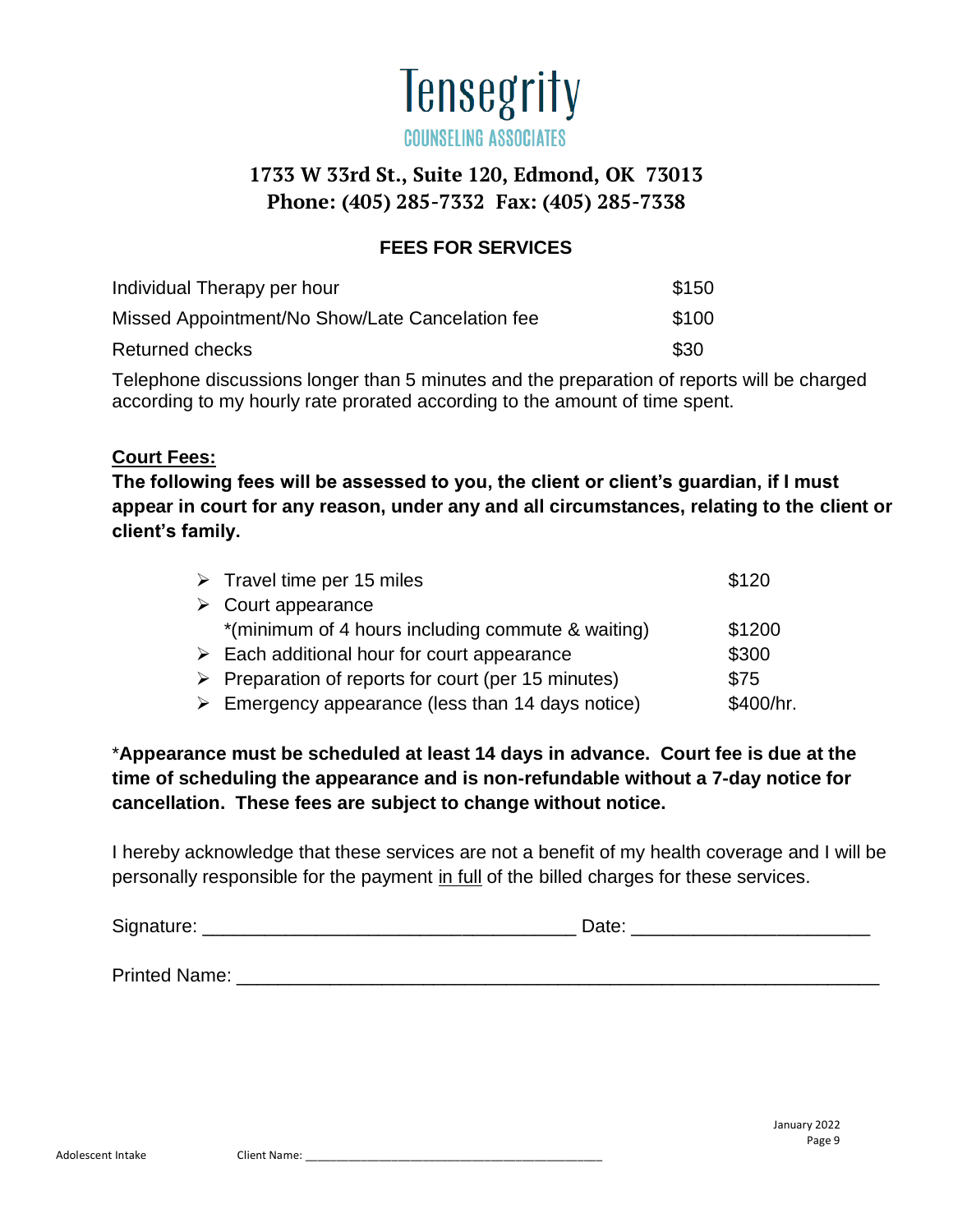

### **APPOINTMENT REMINDERS**

As a courtesy, we offer automated appointment reminders. Please indicate below how you would like to receive reminders. Please just choose one.

Client's Name: \_\_\_\_\_\_\_\_\_\_\_\_\_\_\_\_\_\_\_\_\_\_\_\_\_\_\_\_\_\_\_\_\_\_\_\_\_\_\_\_\_\_\_\_

□ Via a text message on my cell phone (normal text message rates will apply)

 $Cell \#$ 

 $\Box$  Via an email message to the address listed here

| Email address |  |
|---------------|--|
|---------------|--|

 $\Box$  Via an automated telephone message to my home phone

Home  $\#$ 

■ None of the above. I'll remember my appointments on my own. **(Missed appointment fees will still apply)**

Appointment information is considered to be "Protected Health Information" under HIPAA. By my signature, I am waiving my right to keep this information completely private and requesting that it be handled as I have noted above.

| Signature:    | Date: |
|---------------|-------|
|               |       |
| Printed Name: |       |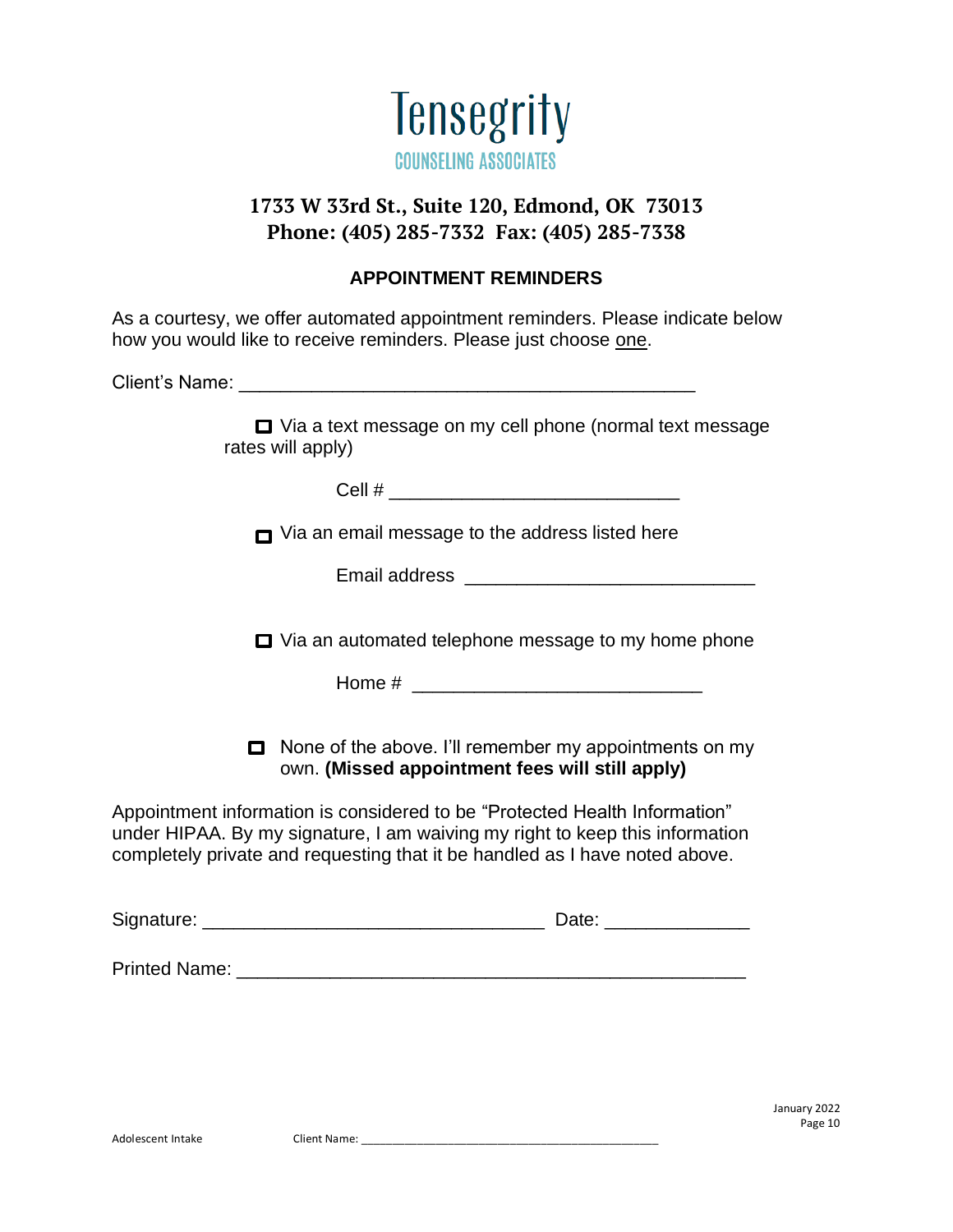

Patient Name

My credit card / debit information will be entered and saved in the HIPPA-secure Ivy Pay (Ivy Labs, Inc.) credit / debit card option. I authorize Tensegrity Counseling Associates to use my credit card details for charges incurred for: \_\_\_\_\_\_\_\_\_\_\_\_\_\_\_\_\_\_\_\_\_\_\_\_\_\_\_\_\_\_ (*Patient Name*), which includes fees for services and missed session fees (\$100). I understand that I will receive a notification / receipt when there is a transaction through Ivy Pay.

This agreement will remain in effect until I revoke this agreement in writing to: Tensegrity Counseling Associates, 1733 W 33rd St., Suite 120, Edmond, OK 73013.

I understand that if the client's fees for services / missed session fees are not paid as agreed it will be turned over for outside collections and all collection agency's fees and attorney's fees will become patient responsibility.

Responsible Party Signature **Date** Date

\_\_\_\_\_\_\_\_\_\_\_\_\_\_\_\_\_\_\_\_\_\_\_\_\_\_\_\_\_\_\_\_\_\_\_\_\_\_\_\_ \_\_\_\_\_\_\_\_\_\_\_\_\_\_\_\_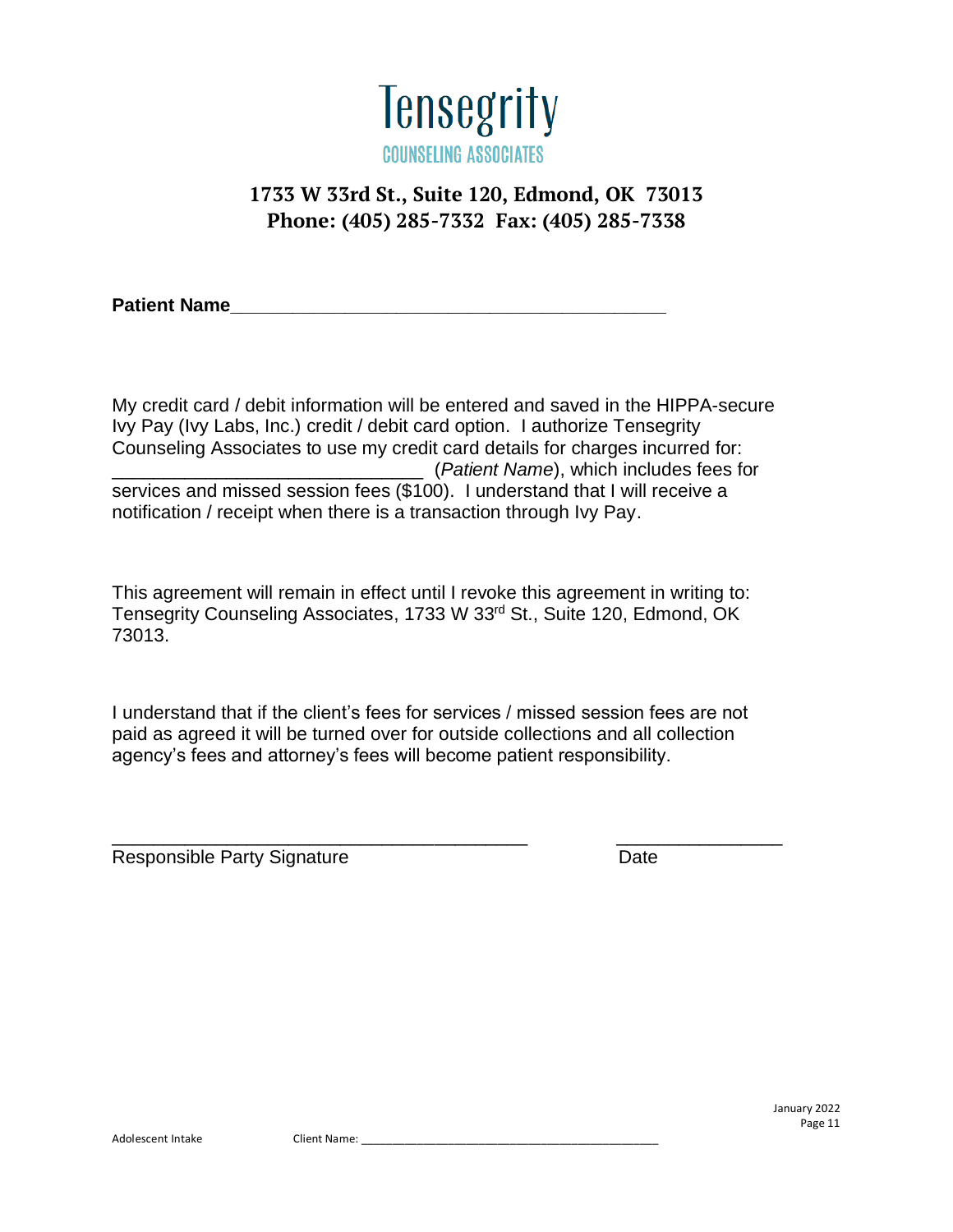

**COUNSELING ASSOCIATES** 

# **1733 W 33rd St., Suite 120, Edmond, OK 73013 Phone: (405) 285-7332 Fax: (405) 285-7338**

# **Client Information Form**

| May we send mail here? $\Box$ Yes                                                      | $\Box$ No |                         |
|----------------------------------------------------------------------------------------|-----------|-------------------------|
|                                                                                        |           |                         |
|                                                                                        |           |                         |
| How did you find out about my services? $\Box$ Psychology Today $\Box$ Facebook        |           |                         |
|                                                                                        |           |                         |
| <b>Contact Information:</b>                                                            |           |                         |
|                                                                                        |           |                         |
|                                                                                        |           |                         |
|                                                                                        |           |                         |
|                                                                                        |           |                         |
| <b>Emergency Contact:</b>                                                              |           |                         |
|                                                                                        |           |                         |
|                                                                                        |           |                         |
|                                                                                        |           |                         |
| <b>Insurance Information:</b>                                                          |           |                         |
|                                                                                        |           |                         |
| Policy Holder Name: ________________________________Policy Holder Birthdate: _________ |           |                         |
| Adolescent Intake                                                                      |           | January 2022<br>Page 12 |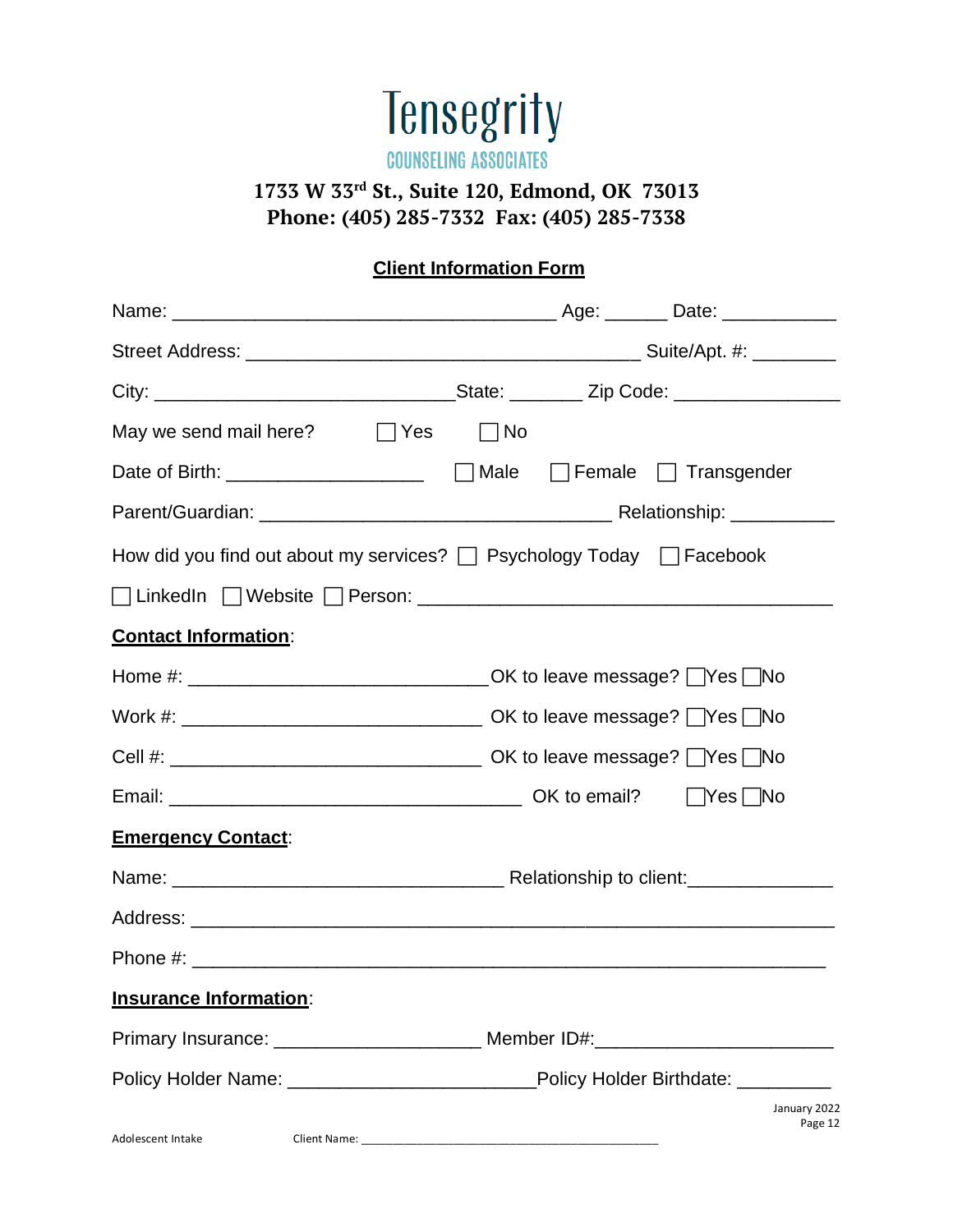| relating to the client's treatment plan? If so, please list their name and relationship: |  | Is there anyone you want to grant permission to discuss with the therapist information    |  |  |  |  |  |  |
|------------------------------------------------------------------------------------------|--|-------------------------------------------------------------------------------------------|--|--|--|--|--|--|
|                                                                                          |  |                                                                                           |  |  |  |  |  |  |
|                                                                                          |  |                                                                                           |  |  |  |  |  |  |
| <b>Work/School Information:</b>                                                          |  |                                                                                           |  |  |  |  |  |  |
|                                                                                          |  |                                                                                           |  |  |  |  |  |  |
|                                                                                          |  |                                                                                           |  |  |  |  |  |  |
| Demographic Information:                                                                 |  |                                                                                           |  |  |  |  |  |  |
|                                                                                          |  |                                                                                           |  |  |  |  |  |  |
|                                                                                          |  |                                                                                           |  |  |  |  |  |  |
|                                                                                          |  | Involvement in religious/spiritual activities: □ none □ some/irregular □ active           |  |  |  |  |  |  |
| to the client.                                                                           |  | With whom does the client currently live? Please list their names, ages, and relationship |  |  |  |  |  |  |
|                                                                                          |  |                                                                                           |  |  |  |  |  |  |
|                                                                                          |  |                                                                                           |  |  |  |  |  |  |
|                                                                                          |  |                                                                                           |  |  |  |  |  |  |
|                                                                                          |  |                                                                                           |  |  |  |  |  |  |
|                                                                                          |  |                                                                                           |  |  |  |  |  |  |
|                                                                                          |  |                                                                                           |  |  |  |  |  |  |
|                                                                                          |  |                                                                                           |  |  |  |  |  |  |
|                                                                                          |  |                                                                                           |  |  |  |  |  |  |
|                                                                                          |  |                                                                                           |  |  |  |  |  |  |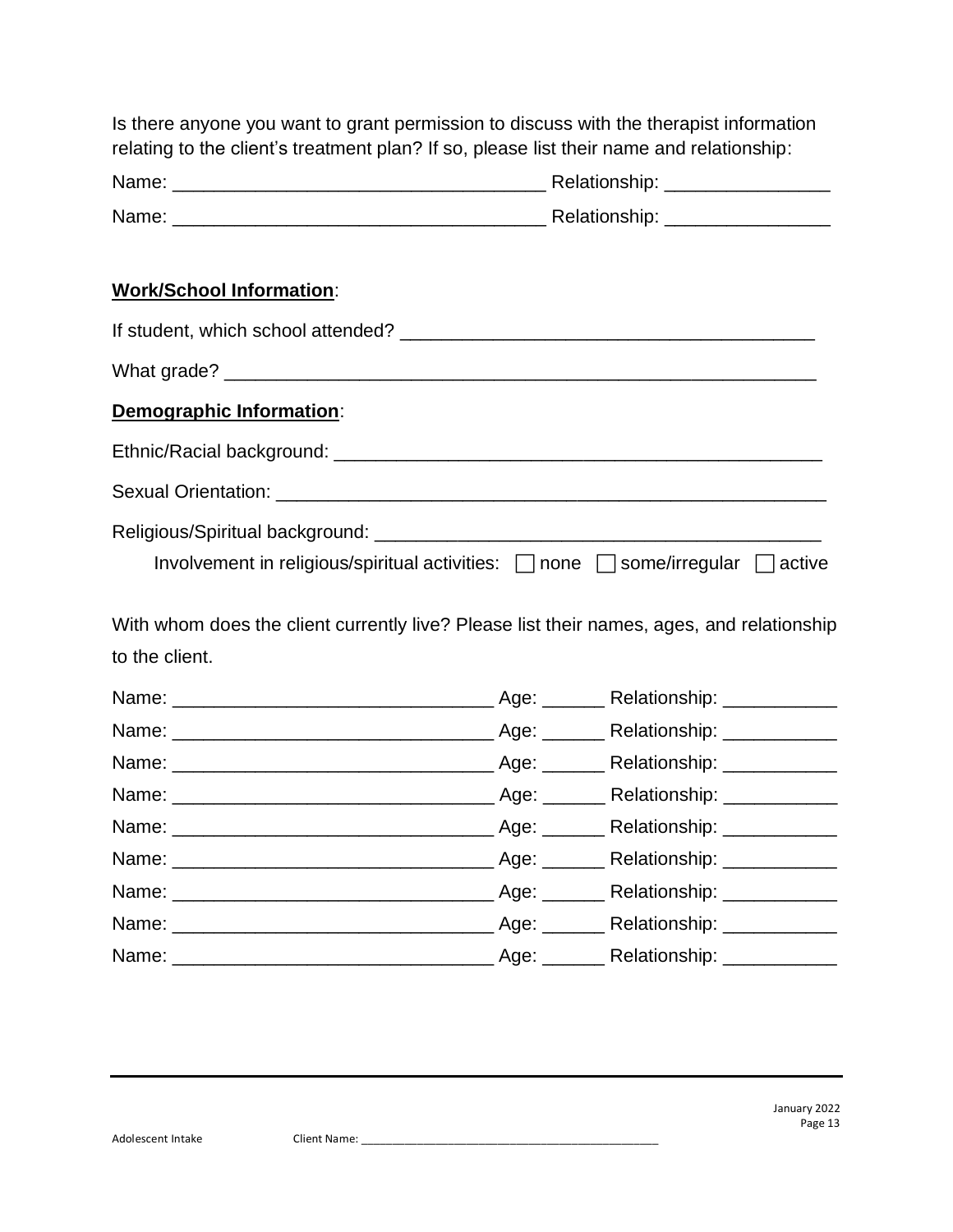# **Health Background**:

List all current medications and dosages, including supplements:

| Name                                                                                                                                                                                 | Dose | How often | Reason for |                                                     | Date<br>Started      | Prescribing Dr. |  |  |
|--------------------------------------------------------------------------------------------------------------------------------------------------------------------------------------|------|-----------|------------|-----------------------------------------------------|----------------------|-----------------|--|--|
|                                                                                                                                                                                      |      |           |            |                                                     |                      |                 |  |  |
|                                                                                                                                                                                      |      |           |            |                                                     |                      |                 |  |  |
|                                                                                                                                                                                      |      |           |            |                                                     |                      |                 |  |  |
|                                                                                                                                                                                      |      |           |            |                                                     |                      |                 |  |  |
|                                                                                                                                                                                      |      |           |            |                                                     |                      |                 |  |  |
|                                                                                                                                                                                      |      |           |            |                                                     |                      |                 |  |  |
| Are these medications being taken according to doctor's recommendations?<br>Yes $\Box$ No                                                                                            |      |           |            | Does your child take vitamins? $\Box$ Yes $\Box$ No |                      |                 |  |  |
| List all hospitalizations, severe injuries, head injuries that involved loss of<br>consciousness, and current as well as past health problems:                                       |      |           |            |                                                     |                      |                 |  |  |
| Health Problem/<br>Injury/Operation                                                                                                                                                  |      |           | Date       |                                                     | Currently a problem? |                 |  |  |
|                                                                                                                                                                                      |      |           |            |                                                     |                      |                 |  |  |
|                                                                                                                                                                                      |      |           |            |                                                     |                      |                 |  |  |
|                                                                                                                                                                                      |      |           |            |                                                     |                      |                 |  |  |
|                                                                                                                                                                                      |      |           |            |                                                     |                      |                 |  |  |
| Does your child snore or sleep with an open mouth? $\Box$ Yes $\Box$ No<br>Gluten allergy or sensitivity? $\Box$ Yes $\Box$ No<br>Dairy allergy or sensitivity? $\Box$ Yes $\Box$ No |      |           |            |                                                     |                      |                 |  |  |
| List any allergies your child has: ____                                                                                                                                              |      |           |            |                                                     |                      |                 |  |  |
| Approximate date of child's most recent physical examination: __________________<br>Was blood work taken?<br>$\Box$ Yes $\Box$ No                                                    |      |           |            |                                                     |                      |                 |  |  |
| Women: # Pregnancies _____ # Births _____ # Abortions _____ # Miscarriages ______                                                                                                    |      |           |            |                                                     |                      |                 |  |  |
| List any addiction/substance abuse treatment or psychiatric treatment and dates:                                                                                                     |      |           |            |                                                     |                      |                 |  |  |
| Name of Treatment or Psychiatric Facility                                                                                                                                            |      |           | Dates      |                                                     | Inpatient/Outpatient |                 |  |  |
|                                                                                                                                                                                      |      |           |            |                                                     |                      |                 |  |  |
|                                                                                                                                                                                      |      |           |            |                                                     |                      |                 |  |  |
|                                                                                                                                                                                      |      |           |            |                                                     |                      |                 |  |  |

January 2022 Page 14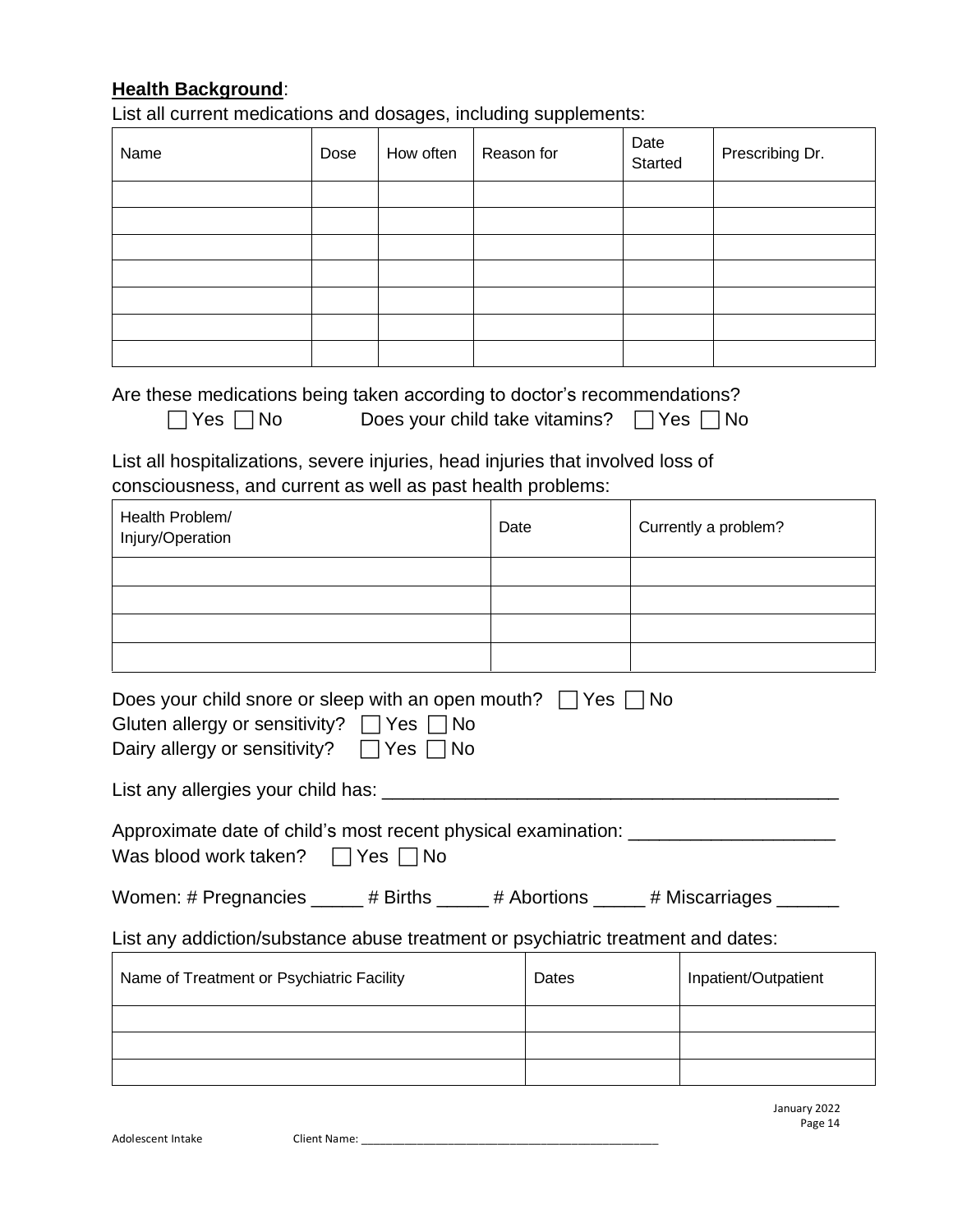| - - | $\sim$ $\sim$ |  | . |  |  |  | - - | . |  |  |  |
|-----|---------------|--|---|--|--|--|-----|---|--|--|--|
|     |               |  |   |  |  |  |     |   |  |  |  |
|     |               |  |   |  |  |  |     |   |  |  |  |
|     |               |  |   |  |  |  |     |   |  |  |  |
|     |               |  |   |  |  |  |     |   |  |  |  |

### Please indicate if your child has ever experienced any of the following:

| <b>HISTORICAL INFORMATION</b>                                                                                                                      | <b>Yes</b> | <b>No</b> |
|----------------------------------------------------------------------------------------------------------------------------------------------------|------------|-----------|
| Has the child ever been in legal trouble?                                                                                                          |            |           |
| Is there a history of mental health problems, suicides, or suicide attempts in your<br>family? Please explain below in 'Other Information' section |            |           |
| Has the child ever been physically abused?                                                                                                         |            |           |
| Has the child ever been emotionally abused?                                                                                                        |            |           |
| Has the child ever been verbally abused?                                                                                                           |            |           |
| Has the child ever been sexually abused or sexually assaulted?                                                                                     |            |           |
| Has the child ever witnessed violence or a tragic event?                                                                                           |            |           |
| Has the child ever attempted suicide?                                                                                                              |            |           |
| Is the client currently having suicidal thoughts or ideation?                                                                                      |            |           |
| Has the child ever put themself harmful situations?                                                                                                |            |           |
| Has the child ever injured themselves (cutting, burning, hitting self, head banging)?                                                              |            |           |
| Has the child ever acted out sexually?                                                                                                             |            |           |
| Has the child ever wanted to severely hurt or kill someone else?                                                                                   |            |           |
| Has the child ever acted aggressively towards others?                                                                                              |            |           |
| Is there a history of alcohol or drug problems in your family?                                                                                     |            |           |
| Does the child currently use alcohol?                                                                                                              |            |           |
| Does the child currently use street drugs?                                                                                                         |            |           |
| Does the child currently use medicines that are not prescribed to you by a doctor?                                                                 |            |           |
| Does the child currently use tobacco?                                                                                                              |            |           |

\_\_\_\_\_\_\_\_\_\_\_\_\_\_\_\_\_\_\_\_\_\_\_\_\_\_\_\_\_\_\_\_\_\_\_\_\_\_\_\_\_\_\_\_\_\_\_\_\_\_\_\_\_\_\_\_\_\_\_\_\_\_\_\_\_\_\_\_\_\_ \_\_\_\_\_\_\_\_\_\_\_\_\_\_\_\_\_\_\_\_\_\_\_\_\_\_\_\_\_\_\_\_\_\_\_\_\_\_\_\_\_\_\_\_\_\_\_\_\_\_\_\_\_\_\_\_\_\_\_\_\_\_\_\_\_\_\_\_\_\_ \_\_\_\_\_\_\_\_\_\_\_\_\_\_\_\_\_\_\_\_\_\_\_\_\_\_\_\_\_\_\_\_\_\_\_\_\_\_\_\_\_\_\_\_\_\_\_\_\_\_\_\_\_\_\_\_\_\_\_\_\_\_\_\_\_\_\_\_\_\_ \_\_\_\_\_\_\_\_\_\_\_\_\_\_\_\_\_\_\_\_\_\_\_\_\_\_\_\_\_\_\_\_\_\_\_\_\_\_\_\_\_\_\_\_\_\_\_\_\_\_\_\_\_\_\_\_\_\_\_\_\_\_\_\_\_\_\_\_\_\_ \_\_\_\_\_\_\_\_\_\_\_\_\_\_\_\_\_\_\_\_\_\_\_\_\_\_\_\_\_\_\_\_\_\_\_\_\_\_\_\_\_\_\_\_\_\_\_\_\_\_\_\_\_\_\_\_\_\_\_\_\_\_\_\_\_\_\_\_\_\_

\_\_\_\_\_\_\_\_\_\_\_\_\_\_\_\_\_\_\_\_\_\_\_\_\_\_\_\_\_\_\_\_\_\_\_\_\_\_\_\_\_\_\_\_\_\_\_\_\_\_\_\_\_\_\_\_\_\_\_\_\_\_\_\_\_\_\_\_\_\_ \_\_\_\_\_\_\_\_\_\_\_\_\_\_\_\_\_\_\_\_\_\_\_\_\_\_\_\_\_\_\_\_\_\_\_\_\_\_\_\_\_\_\_\_\_\_\_\_\_\_\_\_\_\_\_\_\_\_\_\_\_\_\_\_\_\_\_\_\_\_ \_\_\_\_\_\_\_\_\_\_\_\_\_\_\_\_\_\_\_\_\_\_\_\_\_\_\_\_\_\_\_\_\_\_\_\_\_\_\_\_\_\_\_\_\_\_\_\_\_\_\_\_\_\_\_\_\_\_\_\_\_\_\_\_\_\_\_\_\_\_ \_\_\_\_\_\_\_\_\_\_\_\_\_\_\_\_\_\_\_\_\_\_\_\_\_\_\_\_\_\_\_\_\_\_\_\_\_\_\_\_\_\_\_\_\_\_\_\_\_\_\_\_\_\_\_\_\_\_\_\_\_\_\_\_\_\_\_\_\_\_

\_\_\_\_\_\_\_\_\_\_\_\_\_\_\_\_\_\_\_\_\_\_\_\_\_\_\_\_\_\_\_\_\_\_\_\_\_\_\_\_\_\_\_\_\_\_\_\_\_\_\_\_\_\_\_\_\_\_\_\_\_\_\_\_\_\_\_\_\_\_ \_\_\_\_\_\_\_\_\_\_\_\_\_\_\_\_\_\_\_\_\_\_\_\_\_\_\_\_\_\_\_\_\_\_\_\_\_\_\_\_\_\_\_\_\_\_\_\_\_\_\_\_\_\_\_\_\_\_\_\_\_\_\_\_\_\_\_\_\_\_ \_\_\_\_\_\_\_\_\_\_\_\_\_\_\_\_\_\_\_\_\_\_\_\_\_\_\_\_\_\_\_\_\_\_\_\_\_\_\_\_\_\_\_\_\_\_\_\_\_\_\_\_\_\_\_\_\_\_\_\_\_\_\_\_\_\_\_\_\_\_ \_\_\_\_\_\_\_\_\_\_\_\_\_\_\_\_\_\_\_\_\_\_\_\_\_\_\_\_\_\_\_\_\_\_\_\_\_\_\_\_\_\_\_\_\_\_\_\_\_\_\_\_\_\_\_\_\_\_\_\_\_\_\_\_\_\_\_\_\_\_ \_\_\_\_\_\_\_\_\_\_\_\_\_\_\_\_\_\_\_\_\_\_\_\_\_\_\_\_\_\_\_\_\_\_\_\_\_\_\_\_\_\_\_\_\_\_\_\_\_\_\_\_\_\_\_\_\_\_\_\_\_\_\_\_\_\_\_\_\_\_ \_\_\_\_\_\_\_\_\_\_\_\_\_\_\_\_\_\_\_\_\_\_\_\_\_\_\_\_\_\_\_\_\_\_\_\_\_\_\_\_\_\_\_\_\_\_\_\_\_\_\_\_\_\_\_\_\_\_\_\_\_\_\_\_\_\_\_\_\_\_ \_\_\_\_\_\_\_\_\_\_\_\_\_\_\_\_\_\_\_\_\_\_\_\_\_\_\_\_\_\_\_\_\_\_\_\_\_\_\_\_\_\_\_\_\_\_\_\_\_\_\_\_\_\_\_\_\_\_\_\_\_\_\_\_\_\_\_\_\_\_

### Does your child show unusual behaviors?

If school age, what does your child's teacher say about him/her?

Other information

January 2022 Page 15